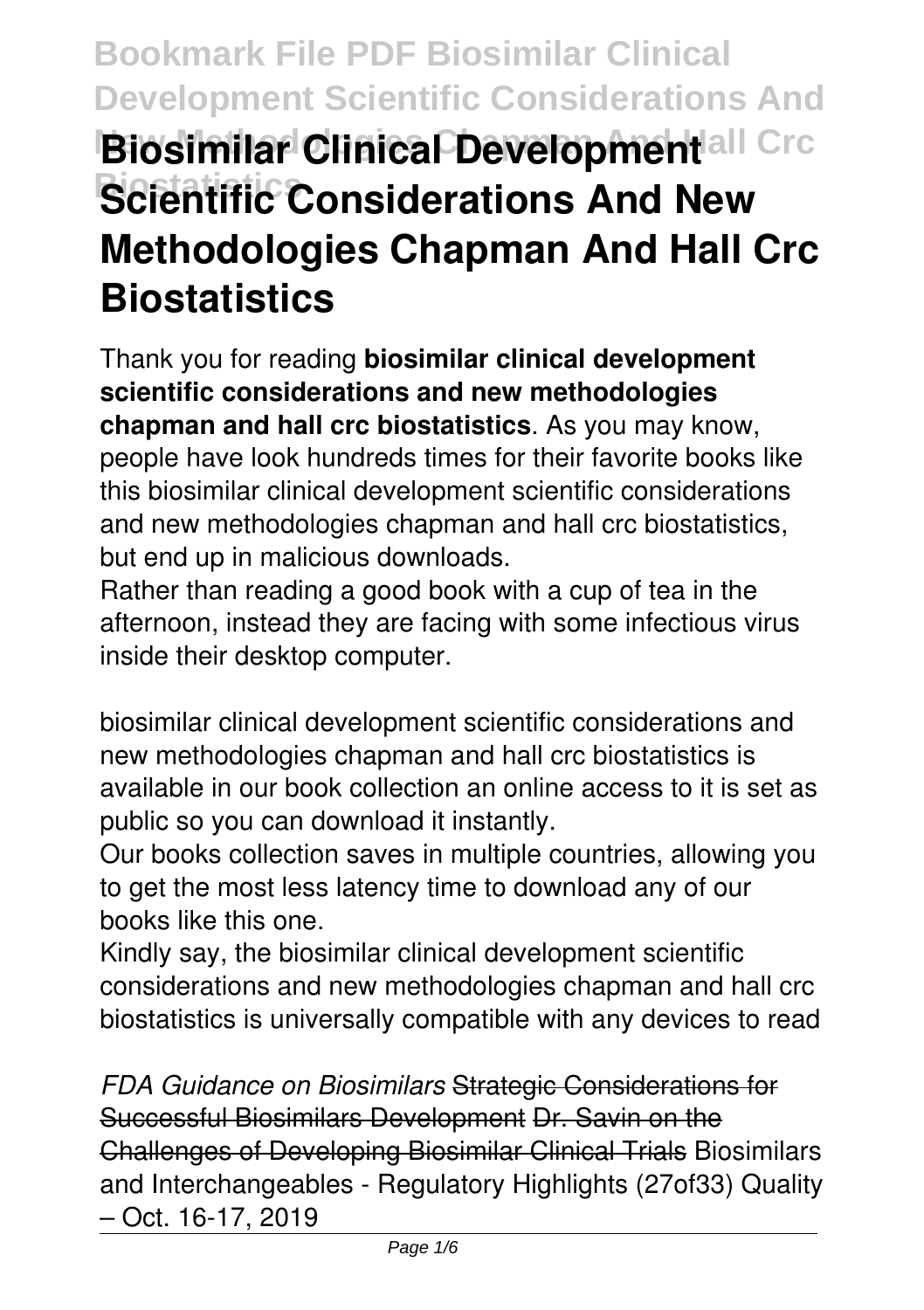The Extrapolation of Biosimilar Indications: Understand the C **Bractical Implications Regulatory Highlights for Biosimilars** and Interchangeables (9of15) REdI – May 29-30, 2019 The Biosimilar Development Process *Biosimilar Generic Biologics In The USA Approval Pathway Clinical trials in the development of biosimilars – Video abstract [ID 59825]* FDA Perspectives on Biosimilar BLA-Manufacturing (28of33) Quality – Oct. 16-17, 2019 Biosimilars Part 2: Regulatory and Current Status Biosilimiars Are Not Generics How Biologic Medicines Are Made | How It's Made The Challenges in Manufacturing Biologics ?????? ?????? ?????? ?? ?????? ?? ????? ?? ????? | Surgery Treatment of Retina **From biologics to biosimilars: Current status and future challenges** Perspectives on Biosimilars **Biosimilars: complex copycat drugs** *Biosimilars and Rheumatoid Arthritis | Making the switch* What are Biologic and Biosimilar Drugs? *Aspects of Comparability for Biologics* Biosimilars | What is a Biosimilar? | Gastrointestinal Society *IBD: Switching from a Biologic to a Biosimilar* Challenges for Biosimilar Developers Generic Drugs and Biosimilars 101 *01 INTRODUCTION TO BIOSIMILARS* Considerations for the development of biological medicinal products Data Requirements for Biosimilars WEBINAR: Overview of CMC Biotechnology Webinar - Dr Nadine Ritter Biosimilars pushing the boundaries of science to transform medicine - Amgen

Biosimilar Clinical Development Scientific Considerations Clinical and Scientific Considerations for Biosimilars 1. Introduction to Biologics and Biosimilars A biologic is a large protein-based therapeutic (e.g., monoclonal antibodies [mAbs] and recombinant proteins) made by using unique cell lines and is more complex in structure and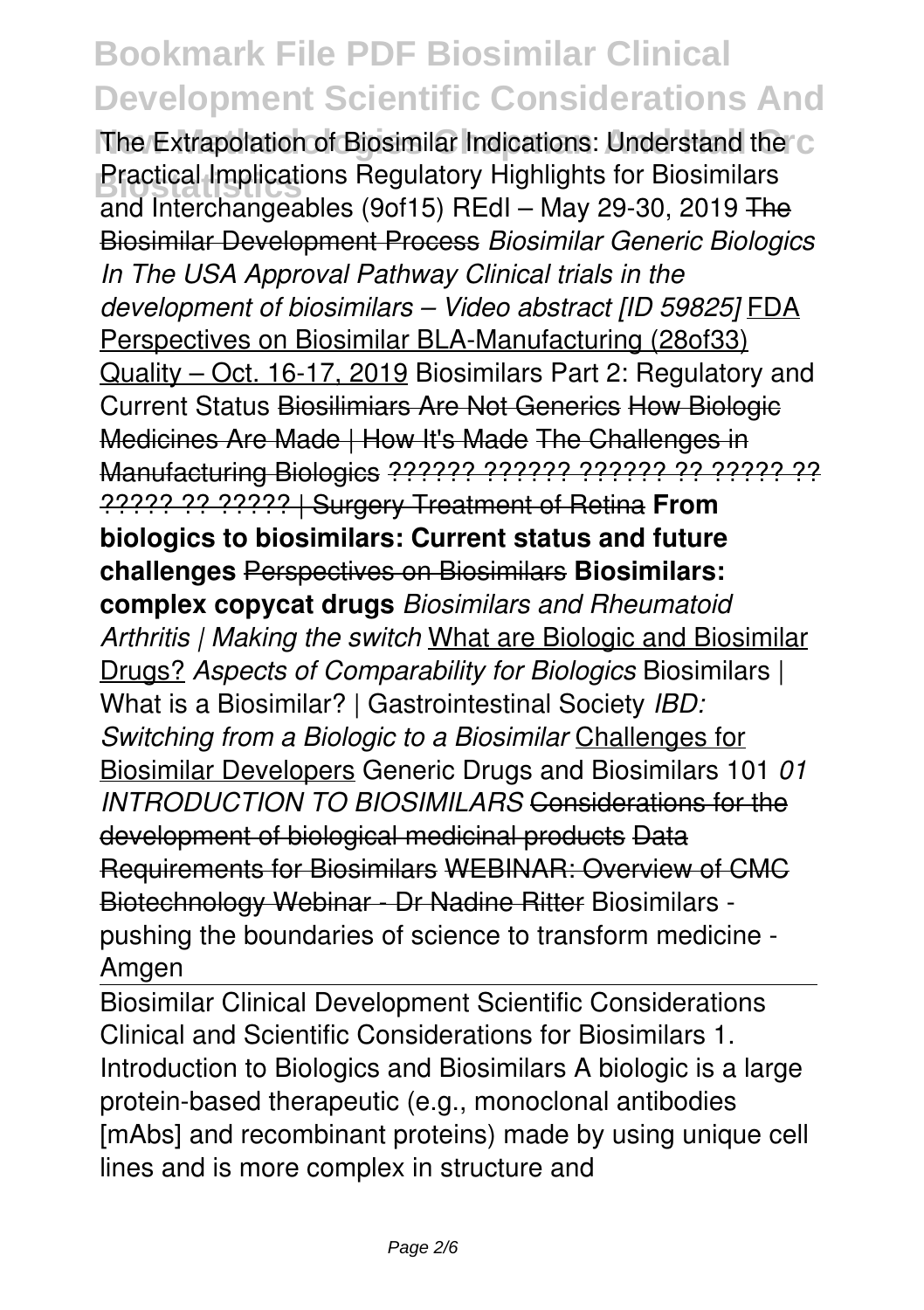**Bookmark File PDF Biosimilar Clinical Development Scientific Considerations And New Methodologies Chapman And Hall Crc Clinical and Scientific Considerations for Biosimilars** Clinical Considerations on Biosimilars. Large Molecules Complete Molecular Confidence (CMC) Development Strategy. Immunogenicity. Interchangeability. Bridging a New Biologic to Its Reference Biologic. How to Account Covariate Effect to Show Non-Inferiority in Biosimilars. Novel Method in Inference of Equivalence in Biosimilars.

Biosimilar Clinical Development: Scientific Considerations ... Biosimilar Clinical Development: Scientific Considerations and New Methodologies (Chapman & Hall/CRC Biostatistics Series) eBook: Barker, Kerry B., Menon, Sandeep M ...

Biosimilar Clinical Development: Scientific Considerations ... Biosimilar Clinical Development: Scientific Considerations and New Methodologies book Edited By Kerry B. Barker, Sandeep M. Menon, Ralph B. D'Agostino, Sr., Siyan Xu, Bo Jin, PhD Edition 1st Edition

Biosimilar Clinical Development: Scientific Considerations ... Biosimilar Clinical Development: Scientific Considerations and New Methodologies Kerry B. Barker , Sandeep M. Menon , Ralph B. D'Agostino Sr. , Siyan Xu , Bo Jin (eds.) Biosimilars have the potential to change the way we think about, identify, and manage health problems.

Biosimilar Clinical Development: Scientific Considerations ... Development of a biosimilar is more rigorous than for a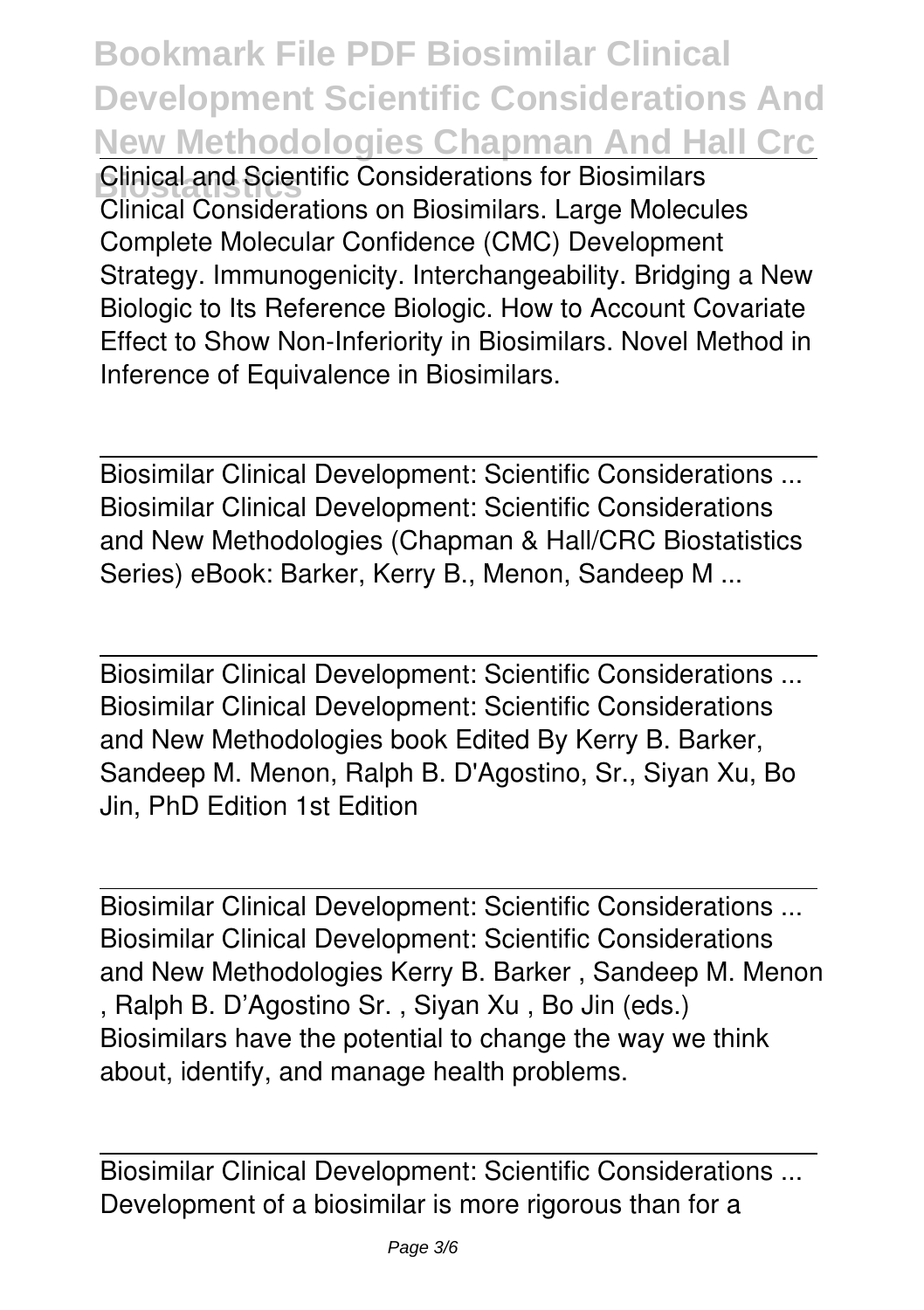generic small molecule drug. • The first biosimilar Hall Crc development guidelines were published by the EMA in 2005. • Early clinical development of biosimilars focuses on PK/PD, safety and immunogenicity. • A strategic, early clinical biosimilar program informs a targeted Phase III program.

Considerations in the early development of biosimilar ... This guidance is intended to assist sponsors in demonstrating that a proposed therapeutic protein product is biosimilar to a reference product for the purpose of submitting a marketing application...

Scientific Considerations in Demonstrating Biosimilarity ... Considerations in Demonstrating Interchangeability With a Reference Product; Guidance for Industry CDER/CBER, May 2019 New and Revised Draft Q&As on Biosimilar Development and the BPCI Act ...

Biosimilars Guidances | FDA In other words, biosimilar developers need to provide sufficient scientific evidence to allow extrapolation of available data "to support a determination of biosimilarity for each condition of use for which licensure is sought", as indicated by the FDA in its Scientific Considerations in Demonstrating Biosimilarity to a Reference Product guidance for biosimilars. 11 Accordingly, evidence of comparability in terms of target/receptor for each product's activity, patterns of product/target ...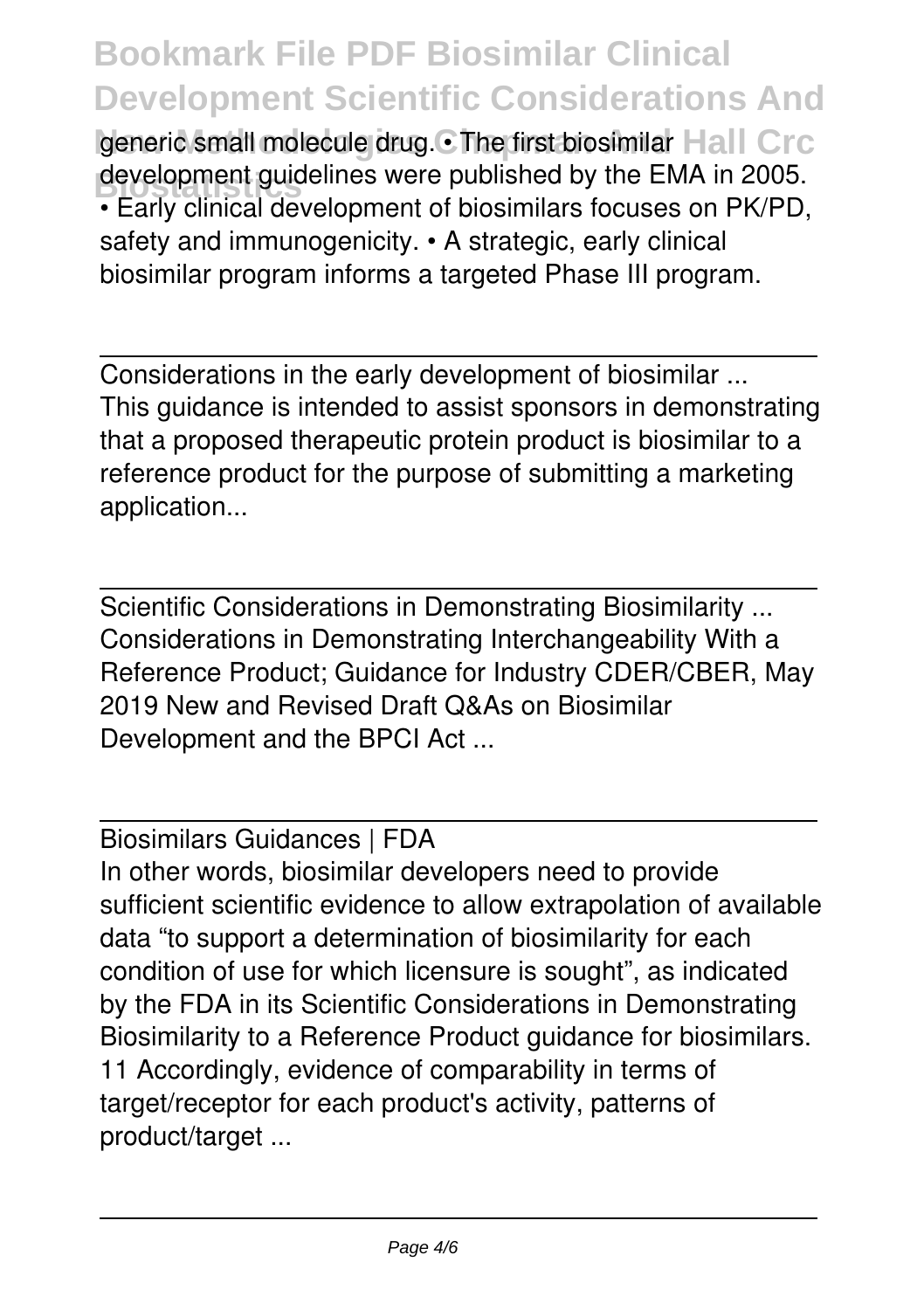Regulatory considerations in oncologic biosimilar drug ... Crc **Biosimilar Clinical Development: Scientific Considerations** and New Methodologies: Barker, Kerry B., Menon, Sandeep M., D'Agostino Sr., Ralph B., Xu, Siyan, Jin PhD ...

Biosimilar Clinical Development: Scientific Considerations ... The result of non-clinical studies and NCT04534582 can support the following clinical studies of HLX14 Following the principles of stepwise development, comparability and similarity assessment, HLX14 has been compared with the denosumab originator via a series of head-to-head nonclinical studies.

First Patient Dosed In Phase 1 Clinical Trial Of Henlius ... In addition to addressing remaining clinical uncertainties, biosimilar makers must also prioritize providing data around the cost-effectiveness of their biosimilar products in comparison to the originator and the biosimilar's potential impact on a clinic's bottom line.

Rituxan Biosimilars In The Real World Market And Clinical ... The objective of this paper is to provide considerations based on comprehensive case studies important for regulatory evaluation of monoclonal antibodies as similar biotherapeutic products (SBPs) with a special emphasis on clinical aspects. Scientific principles from WHO Guidelines on SBPs were used as a basis for the exercise.